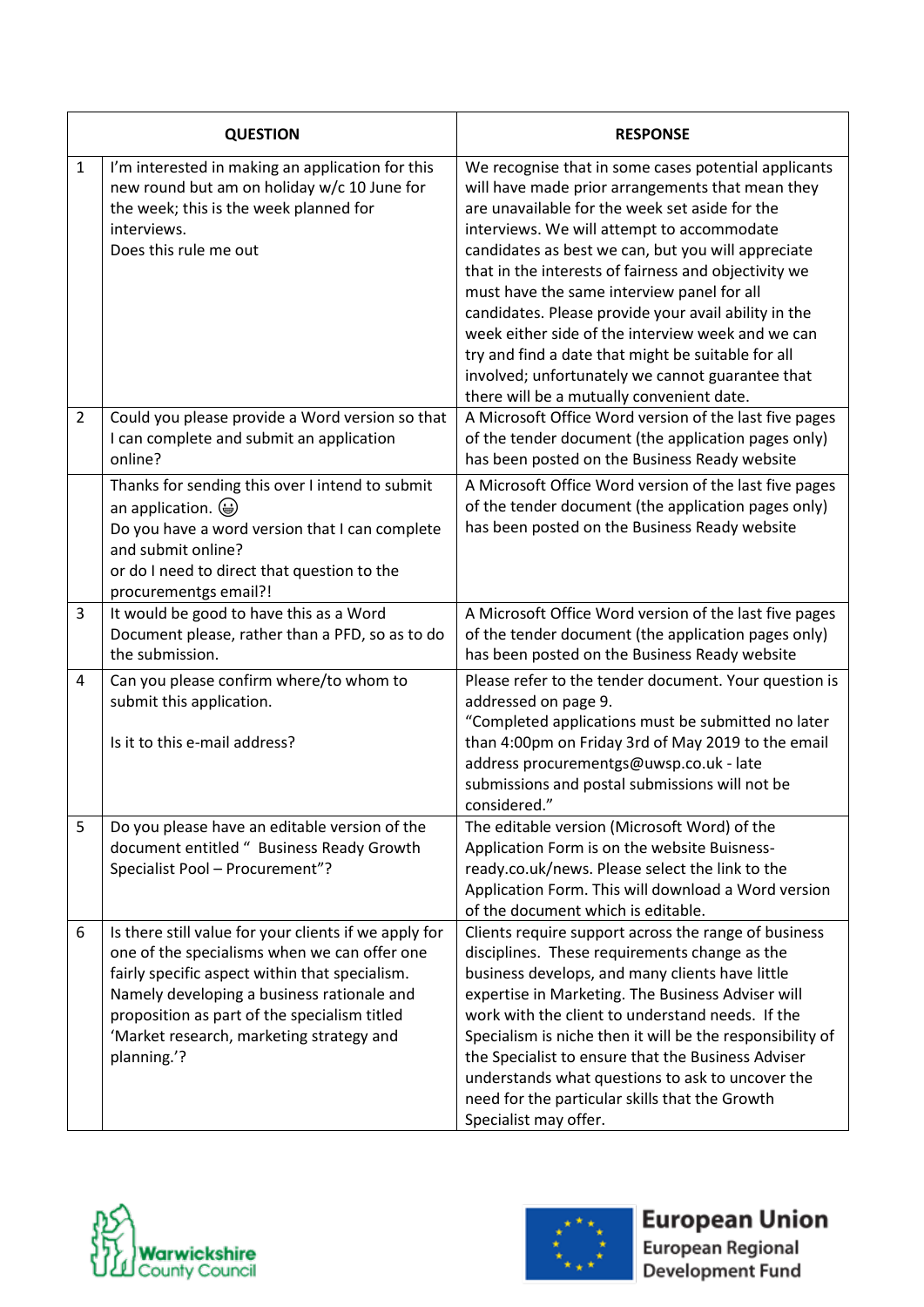| $\overline{7}$ | With respect to adding BR2 clients to our own<br>database on page 6 - what if they are already on<br>our database? If we did want to add them<br>whose consent would we need? | If the client is already on a Growth Specialist's<br>database then there will already be a permission in<br>place. If the Growth Specialist wants to add the client<br>to their own database they will need the written<br>permission of the client.                                                                                                                                                                                                                    |
|----------------|-------------------------------------------------------------------------------------------------------------------------------------------------------------------------------|-------------------------------------------------------------------------------------------------------------------------------------------------------------------------------------------------------------------------------------------------------------------------------------------------------------------------------------------------------------------------------------------------------------------------------------------------------------------------|
| 8              | As part of our response to the open tender                                                                                                                                    | Applications will scored according to the criteria                                                                                                                                                                                                                                                                                                                                                                                                                      |
|                | Stage $1$ – are we able to include a document<br>including examples of work of a similar nature to<br>similar clients?                                                        | identified in the tender document. If you think that<br>the inclusion of evidence to support your application<br>is appropriate then you are entitled to do so.                                                                                                                                                                                                                                                                                                         |
| 9              | Do you require all support between business<br>owner and coach to be face to face? Or is there<br>some flexibility to offer support via methods<br>such as phone/Skype/Zoom?  | Support for clients will be determined by the needs of<br>the business owner. Interactions may be virtual if<br>that suits the client. However, we would anticipate<br>that the majority of interactions will be face to face.<br>For the sake of clarity this tender is for Growth<br>Specialists; we would expect applicants to act<br>primarily in a mentor capacity rather than as a coach.                                                                         |
| 10             | Your target indicates that you will support 107<br>companies with an average of 12 hours of<br>support.                                                                       | For the sake of clarity our target is to support at least<br>107 enterprises with at least 12 hours of support.<br>45% of clients will receive 2-5 days of support, 35%<br>will receive 5 -7.5 days and 20% will receive 7.5 -10<br>days of support. There will be enterprises that we<br>support that don't make it to 12 hours, for one<br>reason or another, and these will not be counted in<br>our analysis.                                                       |
| 11             | In the first version of this programme how many<br>mentors were there, and how much work can a<br>mentor expect to get?                                                       | We had 23 mentors/Growth Specialist on the first<br>programme. There is no expectation that a mentor<br>will receive any work. The work allocation will be<br>determined by the needs of the client base. In the<br>last programme the highest earner received<br>approximately £15k. The budget for the programme<br>is £80k.                                                                                                                                          |
| 12             | How much notice is given to the Mentors for<br>work                                                                                                                           | That depends on the client. Following the initial<br>triage the Business Adviser will interrogate the<br>Growth Specialist database to identify one or more<br>mentors that would be appropriate to the client. The<br>client may choose on the basis of a paper evaluation,<br>or they may decide that want to speak face-to-face to<br>gauge suitability. In some cases this process is fast<br>and on other occasions it can drag on for several<br>months.          |
| 13             | What support is given to Mentors/Growth<br>Specialists.                                                                                                                       | The Business Ready team are supportive. There is an<br>induction meeting to get to know each other<br>(Advisers and fellow Growth Specialists), and we<br>organise additional meetings from time to time to<br>catch up on progress, and to ensure that all<br>paperwork is being completed properly. From time<br>to time we will send out information appraising<br>Growth Specialists of any changes in grant funding or<br>other relevant local market information. |





**European Union** 

European Regional Development Fund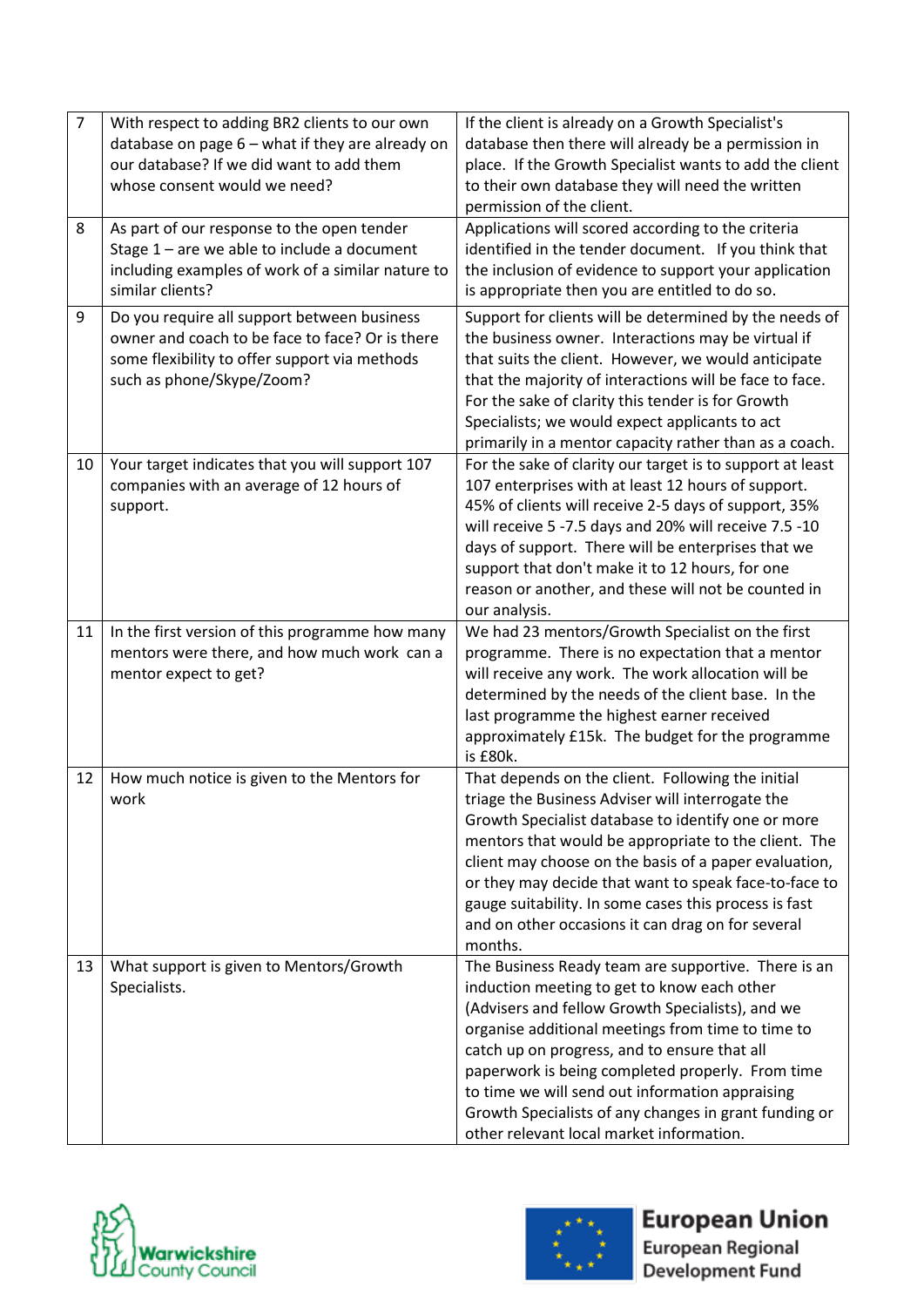| 14 | Is the programme actively promoted to            | Yes. Referrals come in from a number of different           |
|----|--------------------------------------------------|-------------------------------------------------------------|
|    | businesses                                       | routes. Growth Hub, Chamber, WCC or CCC,                    |
|    |                                                  | networking. We have a good social media presence            |
|    |                                                  | and the website attracts enquiries from time to time.       |
|    |                                                  | Growth Specialists are allowed to refer their own           |
|    |                                                  | client/network for consideration for inclusion into the     |
|    |                                                  | programme if they meet the eligibility criteria.            |
| 15 | Do we still need to issue 3 reference if we've   | This project is part funded by the ERDF and subject to      |
|    | been a previous Business Ready Mentor?           | procurement rules. To evaluate each application             |
|    |                                                  | objectively, and on a like-for-like basis, the answers      |
|    |                                                  | and information requested in the application form           |
|    |                                                  | should be submitted. Specifically, to score the             |
|    |                                                  | highest mark on that part of the evaluation 3               |
|    |                                                  | satisfactory references will need to be supplied; an        |
|    |                                                  | application that includes less than 3 references will       |
|    |                                                  | be scored accordingly.                                      |
| 16 | Have you any targets in terms of how many        | Yes. The targets for this programme are to support          |
|    | businesses you would like to work with across    | 107 SMEs with at least 12 hours of support, to create       |
|    | the programme?                                   | 66 jobs and to support the creation of 11 new               |
|    |                                                  | enterprises. It is implicit that we will work with more     |
|    |                                                  | businesses than that as some will not want 12 hours         |
|    |                                                  | of support. Please note that our primary focus is on        |
|    |                                                  | quality outcomes rather than quantitative outputs           |
|    |                                                  | and we will support some businesses for up to 70            |
|    |                                                  | hours.                                                      |
| 17 | Are there any targets the programme needs to     | Yes. The programme has targets for the number of            |
|    | achieve?                                         | organisations supported with at least 12 hours of           |
|    | (For example some ERDF programmes have           | support and the number of jobs created. For more            |
|    | targets around helping businesses achieve        | details see the article 'Business Ready - The last 3        |
|    | income growth or creating jobs.)                 | years' on the News page of the same website                 |
| 18 | In terms of capacity do you have any sense of    | Our target is to support at least 107 enterprises with      |
|    | how much support you might like from             | at least 12 hours of support. 45% of clients will           |
|    | advisors?                                        | receive 2-5 days of support, 35% will receive 5 -7.5        |
|    | (I appreciate this is a framework with no        | days and 20% will receive 7.5 -10 days of support.          |
|    | guarantee but it would help us answer your       | There will be enterprises that we support that don't        |
|    | capacity questions.)                             | make it to 12 hours, for one reason or another, and         |
|    |                                                  | these will not be counted in our analysis.                  |
| 19 | You mention the programme will also provide      | The workshop programme is delivered by a separate           |
|    | workshops. Is this something you would also      | team of facilities who have already been through the        |
|    | like advisors to do as part of this tender?      | tender process.                                             |
| 20 | On the specialisms on page 4 you list "strategic | You can interpret this as you think fit. We work with       |
|    | planning" and also "strategic planning for       | client organisations at all points in their life cycle. For |
|    | growth" - can I confirm this is a duplication?   | example, this may be preparation for an exit or MBO,        |
|    |                                                  | downsizing due to loss of a high value contract, or         |
|    |                                                  | following the unexpected and tragic loss of the MD.         |
|    |                                                  | These are not necessarily duplication.                      |
| 21 | Is it acceptable to deliver mentoring sessions   | Yes, but it is at the discretion of the client. It is what  |
|    | via, say, Skype where it meets the               | works best for them, and if they specifically request it    |
|    | needs/preferences of the SME?                    | rather than the Growth Specialist proposing it. In our      |
|    |                                                  | experience face-to-face meetings work best for the          |
|    |                                                  | client.                                                     |





## **European Union**

European Regional<br>Development Fund